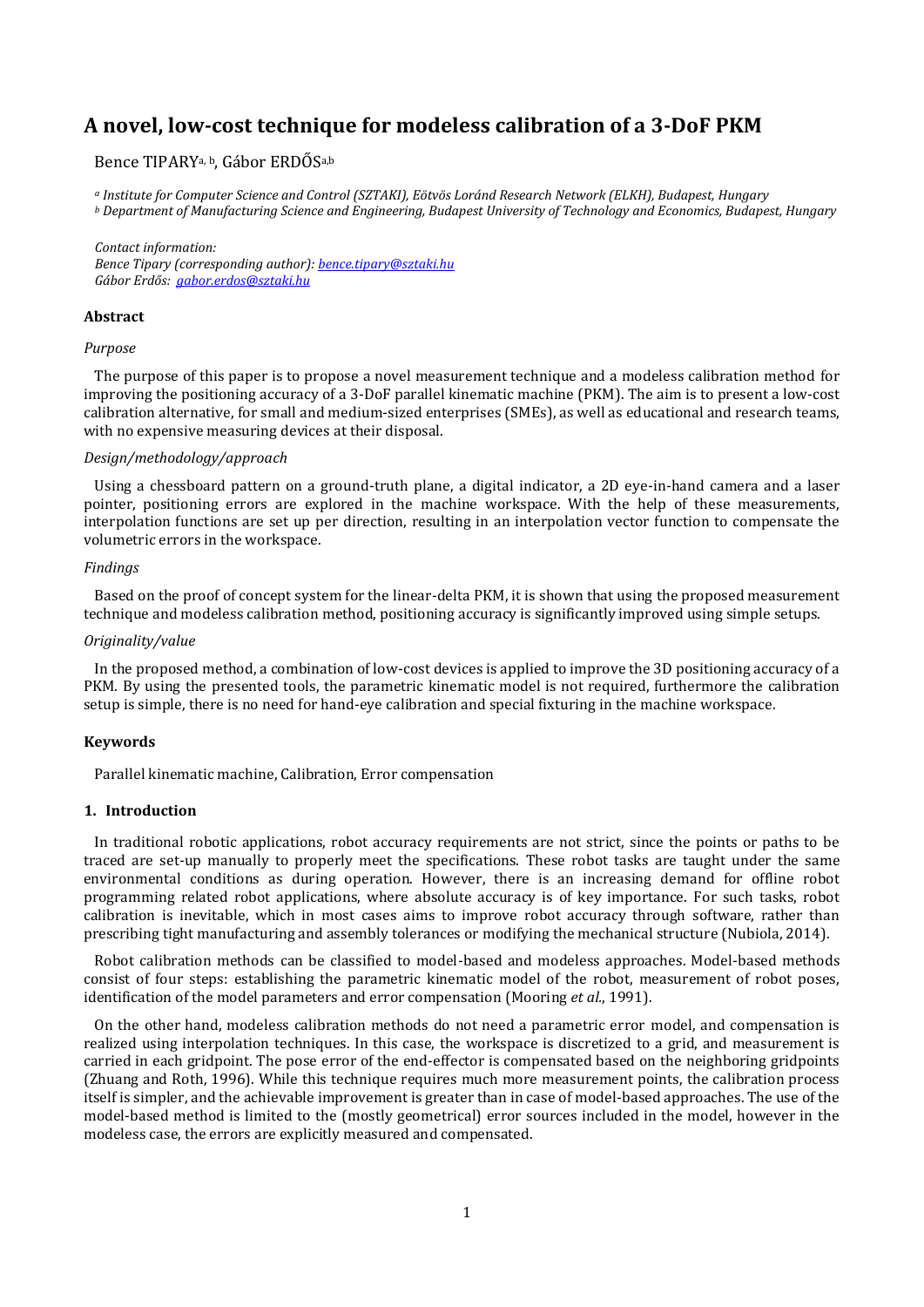This paper proposes a novel technique for modeless calibration of a parallel kinematic machine (PKM). Using a digital indicator, an eye-in-hand camera, a laser pointer and a chessboard pattern, 3D positioning errors can be compensated in the workspace in a local fashion, wherever task execution needs to be carried out.

Calibration is a widely researched topic, and many different solutions are proposed for different scenarios. A combined model-based and modeless calibration approach was presented by Guo *et al.*, 2015 for serial industrial robots, to compensate geometric and non-geometric errors. Other papers propose non-parametric approaches, where the robot kinematic parameters are not modified during the calibration, instead the modification is made in the controller command (Cai *et al.*, 2018; Cao *et al.*, 2019; Patel *et al.*, 2019). Online error compensation is a further possibility, which utilizes servoing techniques to improve accuracy (Jiang *et al.*, 2016).

Chessboard pattern as a calibration instrument is commonly used for camera calibration, i.e., determining the camera's intrinsic or even extrinsic parameters (De la Escalera and Armingol, 2010). However, it can also be applied for vision system-based robot calibrations (Li *et al.*, 2017; Meng and Zhuang, 2007; Özgüner *et al.*, 2020).

There are a number of studies focusing on PKM calibration. A combined parametric and non-parametric calibration approach for a PKM is presented in Liao *et al.*, 2020, to tackle geometric and non-geometric errors. In Wang and Bai, 2012, a neural network based modeless calibration method is proposed for a Stewart platform. (Dehghani *et al.*, 2014) presented a chessboard pattern and camera-based approach. Further calibration techniques applied to PKMs are reviewed in Majarena *et al.*, 2010 and Mekid and Ogedengbe, 2010. Although the majority of approaches in the literature are at least partially model-based ones, due to their smaller workspace volumes, PKMs are much more suitable for modeless calibration than serial robots.

Calibration in the industry is often performed using expensive measuring devices such as laser trackers, precise stereo camera systems or calibration instruments with an intricate setup (Nubiola, 2014). Eye-in-hand vision systems need to be rigidly attached to the robot end-effector and require hand-eye calibration. Moreover, the calibration process often requires manual operations with trained personnel. Also, in case of model-based calibration, the parametric kinematic model needs to be set up in a similar form as in the machine controller, and the parameters need to be refined and updated in the controller in order to improve the accuracy.

The proposed approach aims to provide a reasonable calibration alternative using low-cost devices and simple setups. This method can be beneficial for small and medium-sized enterprises (SMEs), educational and research teams, who cannot afford expensive measurement devices for calibration purposes or may not have skilled workforce for any of the traditional model-based calibration steps (e.g., establishing the error model or performing measurement).

The novelty of the method is the application of a combined measurement system to realize a two-step calibration process. First, by scanning the top surface of the worktable (or a parallel reference plane) with the help of a digital indicator, the positioning errors along the axis perpendicular to the plane are determined and compensated. Then, using a chessboard pattern and a laser-camera system attached to the end-effector, the in-plane deviations are measured and compensated as well.

Unlike most chessboard pattern application, here, this reference is not used for hand-eye calibration, but for measuring the projection of the virtual tool axis (represented by a laser beam) in order to determine its location in the plane. In fact, no hand-eye calibration is required, as by using a calibrated pin-hole type camera, the perspective distortion of the images is overcome by homography transformation, based on the ground-truth chessboard pattern. Cameras fixed on robot links tend to displace due to cable stretching, thermal effects or loosening of fasteners, which cause inaccurate hand-eye configuration and require regular calibration. The proposed approach reduces the burden of having a rigidly fixed camera with a precisely known relation w.r.t. the end-effector. Moreover, apart from the calibration setup, the measurement, evaluation and compensation processes are all automated. The proposed method is applicable for machines with small workspace volumes, as well as local calibration, if tasks are carried out in smaller, limited local spaces.

#### **2. Methodology**

The proposed modeless approach consists of two steps. First, levelling is performed in the *z*-axis using a digital indicator on the worktable. Then, the planar error compensation is carried out with a vision-laser system and a chessboard pattern. In the very beginning, the mathematical formulations are summarized.

It is typical to send task space  $(r = (x, y, z))$  commands to PKM controllers instead of joint space ones  $(a =$  $(q_1, q_2, q_3)$ ), since these are easier to interpret for engineers. Task space coordinates are defined in a common machine reference frame (see later, in [Figure 3\)](#page-5-0), including both digital (i.e., on the controller side) and physical positions ( $r^d$  and  $r^p$ , respectively). The digital positions are considered nominal, and are used during planning.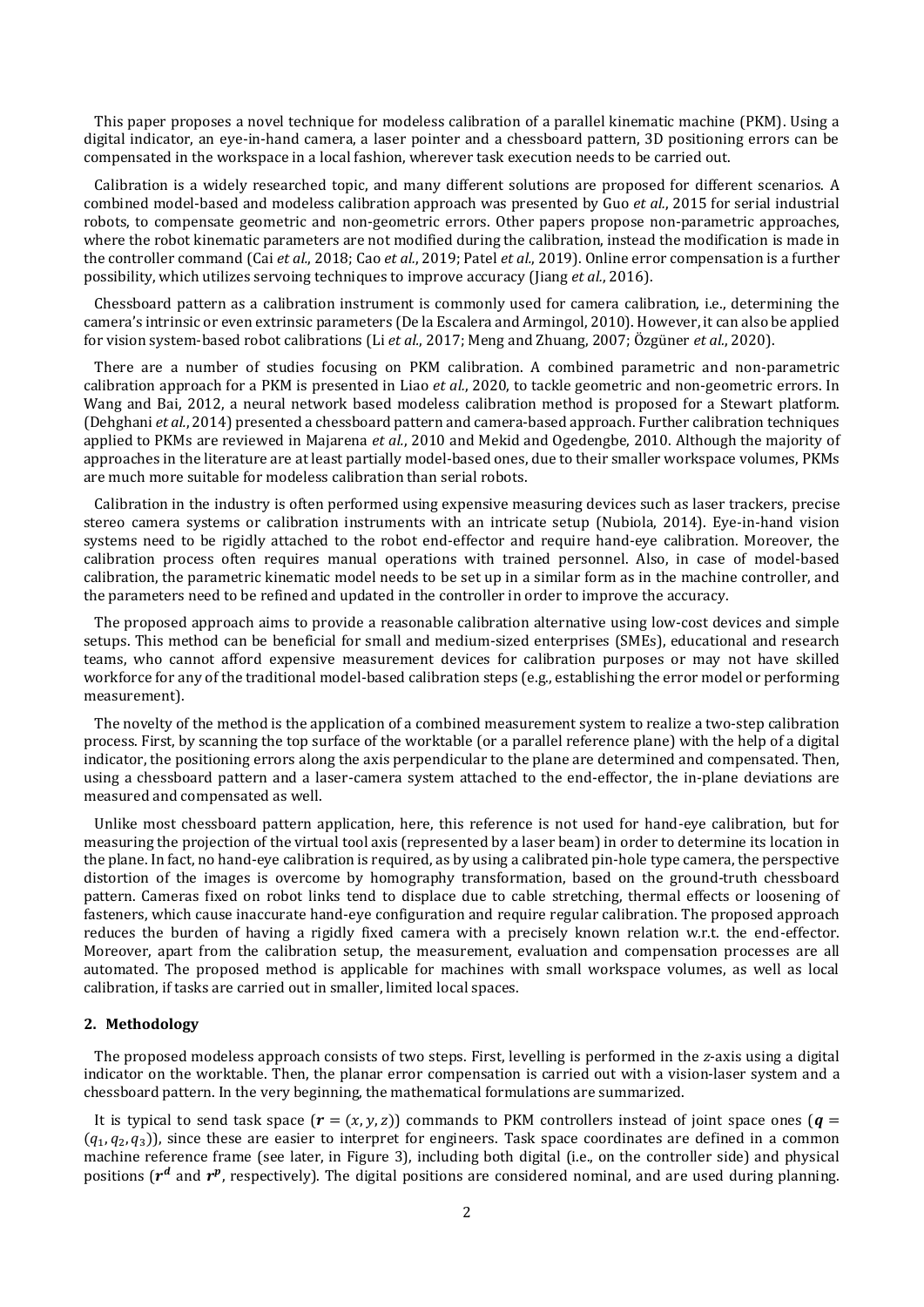Then, these are part of the commands sent to the controller. The digital task space positions  $(r^d = (x^d, y^d, z^d))$  are transformed to joint pose commands ( $q^d=(q_1^d,q_2^d,q_3^d)$ ) using the inverse kinematic model ( $h(r)$ ) implemented in the controller:

$$
h(r^d) = q^d, \tag{1}
$$

The corresponding forward kinematic model maps back from the joint space to the task space  $(g(q) = h^{-1}(q))$ , and therefore:

$$
g(h(r^d)) = g(q^d) = r^d \tag{2}
$$

Due to geometrical and non-geometrical errors, after executing  $q^d$  in the controller, the physical machine realizes the physical position  $r^p$ , through the actual forward kinematics  $(g^*(q))$ . This does hardly ever coincide with the corresponding digital position  $r^d$  in the same reference system:

$$
g^*\big(h(r^d)\big) = g^*\big(q^d\big) = r^p \neq r^d \tag{3}
$$

Here,  $r^p$  can be expressed as a function of both joint and task space variables. Since  $h(r)$ ,  $g(q)$  and  $g^*(q)$  are not available parametrically, and therefore cannot be modified, the goal is to determine the compensated joint vector  $q_c^d$  for which the actual forward model is:

$$
g^*(q_c^d) = r_c^p = r^d \tag{4}
$$

For this, first the workspace volume is discretized to a set of gridpoints G. Then the actual position is measured in the workspace as a function of the gridpoints in the model. Let  $f_m(r)$  be a discrete function  ${f}_{m} \!\!:\! \{\mathbb{R}^3 \to \mathbb{R}^3 \big|{f}_{m}\!\!\left(r^d\right)=r^p\big\}$  based on the measurements in the gridpoints:

$$
f_m(r_i^d) = r_i^p = g^* \left( h(r_i^d) \right) \ \forall \ r_i^d \in G \tag{5}
$$

Let the compensation function  $f_c(r)$  be  $f_c$ :  $\{R^3\to R^3|f_c(r^p)=r^d\}$  and let it be the least-square fit to  $f_m^{-1}(r)$ . With this, using the desired task space position  $r_c^p=r^d$ , the corresponding compensated joint variables  $q_c^d$  and command position  $r_c^d = (x_c^d, y_c^d, z_c^d)$  can be calculated with  $f_c(r_d^p) = f_c(r^d) = r_c^d$ , which results:

$$
g^*\left(h\left(f_c\left(r_c^p\right)\right)\right) = g^*\left(h\left(r_c^d\right)\right) = g^*\left(q_c^d\right) = r^d \qquad (6)
$$

For evaluation and visualization purposes, the difference between the desired and compensated digital position (based on the measurement, without least-square fitting) is captured by:

$$
\Delta r^d = f_m^{-1}(r^d) - r^d = r_m^d - r^d = (\Delta x^d, \Delta y^d, \Delta z^d)
$$
 (7)

#### *2.1. Compensation in z direction*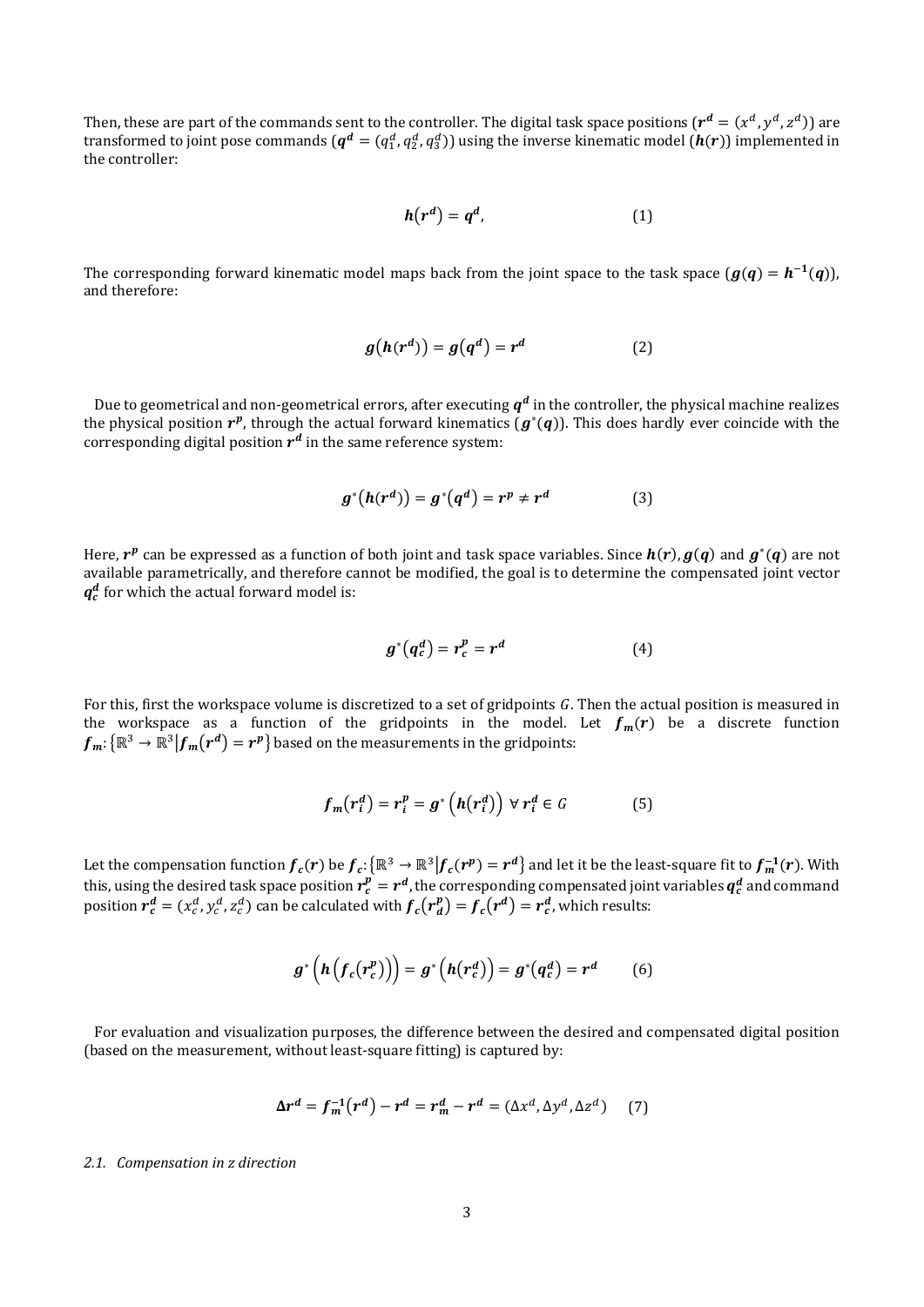For the measurement of the *z*-directional tool center point (TCP) error, a digital indicator is fixed on the endeffector. Most digital indicators allow the saving of measurement data onto a computer drive, which makes synchronized data collection possible. Typically, these indicators have a couple tens of millimeters measurement range and 0.01-0.001 mm resolution, which is suitable for the accuracy of common manipulators.

The digital indicator is fixed with its spindle axis collinear with the *z*-axis of the TCP frame (see [Figure 1\(](#page-3-0)a)). In this setup, by touching the top plane of the worktable, the corresponding relative displacement of the indicator's contact point can be measured and stored.



<span id="page-3-0"></span>Figure 1. The digital indicator setup (a), arrangement of the *z* measurement process (b), and the corresponding path, without the vertical feed and retreat segments (c).

If the worktable does not allow proper scanning in the utilized workspace, a fixed reference plane parallel to the worktable can be used. However, the flatness and parallelism tolerances of the reference plane directly influence the calibration results.

For each gridpoint in G, the *z* coordinate of the end-effector is determined by measuring the relative displacement of the contact point. To scan the whole plane, a tool-path needs to be prepared. Following this path (se[e Figure 1\(](#page-3-0)c)), the end-effector needs to stop at every defined gridpoint, wait for stabilization, as well as for measurement, before continuing the path. To avoid continuous sliding of the contact point, *z*-directional feed and retreat path segments are added in each gridpoint as shown in [Figure 1\(](#page-3-0)b).

Based on the gridpoints and the synchronized data collection, a map of *z*-directional displacements can be set up in a selected plane of the workspace volume using the *x* and *y* values from the robot controller. The resolution of the map depends on the number of gridpoints. With a denser grid, a more precise map can be achieved, however, the measurement time will also increase.

Consequently, in the first step,  $z_c^d(q(r))$  needs to be determined. During measurement, the *z*-directional error is captured in the following way:

<span id="page-3-1"></span>
$$
f_{m,z}(r_i^d) = z_i^p(r_i^d), \text{ where } r_i^d \in G \tag{8}
$$

To find the compensated control position, the inverse of this map is interpolated with a cubic polynomial (with *z* being constant):

$$
f_{c,z}(r) = p_{z,1}x^3 + p_{z,2}x^2y + p_{z,3}xy^2 + p_{z,4}y^3 + p_{z,5}x^2 + p_{z,6}xy + p_{z,7}y^2 + p_{z,8}x + p_{z,9}y + p_{z,10}
$$
(9)

That is,  $f_{c,z}({\bm r})$  is the least-square fit to  $f_{m,z}^{-1}({\bm r})$ .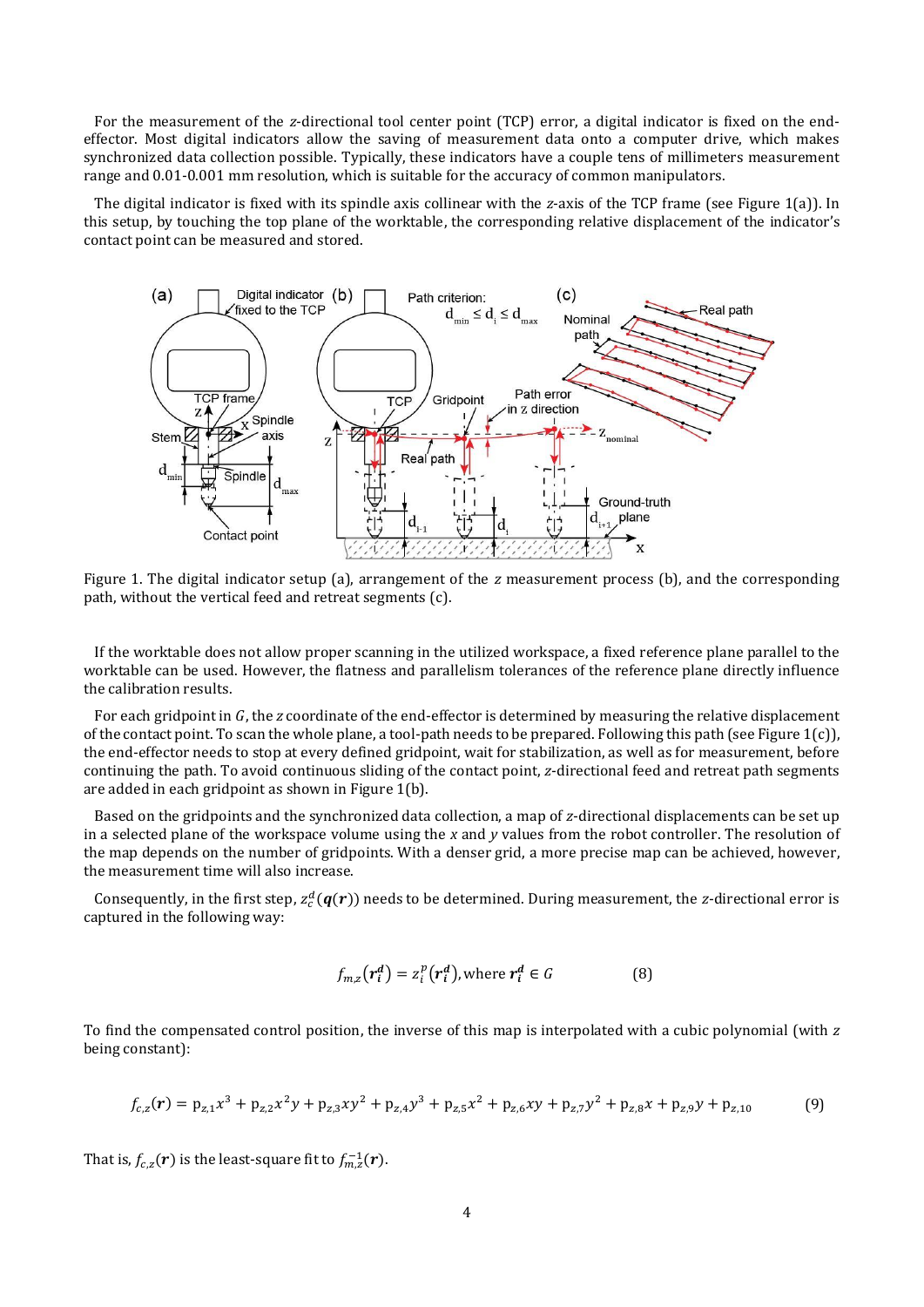The interpolation function is further discussed in Section [4.](#page-8-0) At this point, in the selected *x-y* plane, the compensated control value  $z_c^d$  can be found as  $f_{c,z}(r^d)$ .

## <span id="page-4-1"></span>*2.2. Compensation in x-y directions*

In the second step, *x-y* measurement and compensation is carried out. Although sufficiently precise, mounting the digital indicator with its spindle axis precisely aligned to another axis of the TCP frame proves to be difficult in most cases. Instead, a low intensity laser pointer (unfocused) is mounted rigidly on the end-effector, aligned with the same *z*-axis. In addition, a 2D camera is fixed in eye-in-hand configuration. The camera needs to be calibrated for its intrinsic parameters (De la Escalera and Armingol, 2010), however the connection does not need to be rigid, and no hand-eye calibration is necessary. If observability allows, the camera could be fixed externally as well, still with no precisely known relation w.r.t. the machine. In this setup, a (printed) chessboard pattern is laid onto the surface subjected to *z* measurement. The square side length of the pattern is considered ground-truth. The measurement is based on the homography transformation (Bradski and Kaehler, 2000), i.e., by knowing the squares' side length, the location of the laser spot is determined w.r.t. the corners of the chessboard pattern.

Similarly to the *z*-axis calibration, the end-effector is moved along a tool-path, and in each gridpoint the motion is stopped to capture images of the laser spot on the chessboard pattern (see [Figure 2\)](#page-4-0). Stabilizing time is required here as well, however, no *z-*directional feed and retreat motion is necessary. Also, the camera needs to be set up in a way that the laser spot and all sides of its containing square always appear within the captured region.



<span id="page-4-0"></span>Figure 2. Arrangement of the *x-y* measurement (a), corresponding camera image (b) and the reprojected image (c).

Two consecutive images are captured at each gridpoint, with the laser turned on and off. Additionally, to further facilitate the cornerpoint detection, LED light sources are switched on whenever the laser is turned off, to provide a fairly homogeneous lighting setup. For consistent measurement, the automatic features of the camera are recommended to be turned off, including the brightness, white balance and focus.

First, the chessboard image is processed. To find the cornerpoints of chessboard patterns, a line detection-based approach is applied. After binarizing the image and applying edge detection, the sides of the squares are highlighted. Using a RANSAC-based fitting method (Choi *et al.*, 1997), the lines are found on the camera image, which unfold the chessboard corners by intersection.

Then, with the help of the homography transformation, the images are reprojected to eliminate the perspective distortion caused by the camera. Next, the laser spot is localized on the laser image. The laser spot can be easily found on the reprojected image via thresholding and centerpoint calculation, due to the high light intensity of the lasers. Finally, the results of the two images are overlaid, based on which the neighboring cornerpoints are determined, and the laser point is localized in the task space, w.r.t. the chessboard corners (see [Figure 2\(](#page-4-0)c)).

Following the path and the *x-y* controller coordinates synchronized with the measurement, the laser point can be determined w.r.t. the calibration board in each gridpoint (provided that the *x*-*y* error is smaller than the side length). From here, the error map can be set up using the measured error and controller values, similarly to the *z* error map, in both *x* and *y* direction. The *x-*directional measurement can be formulated as: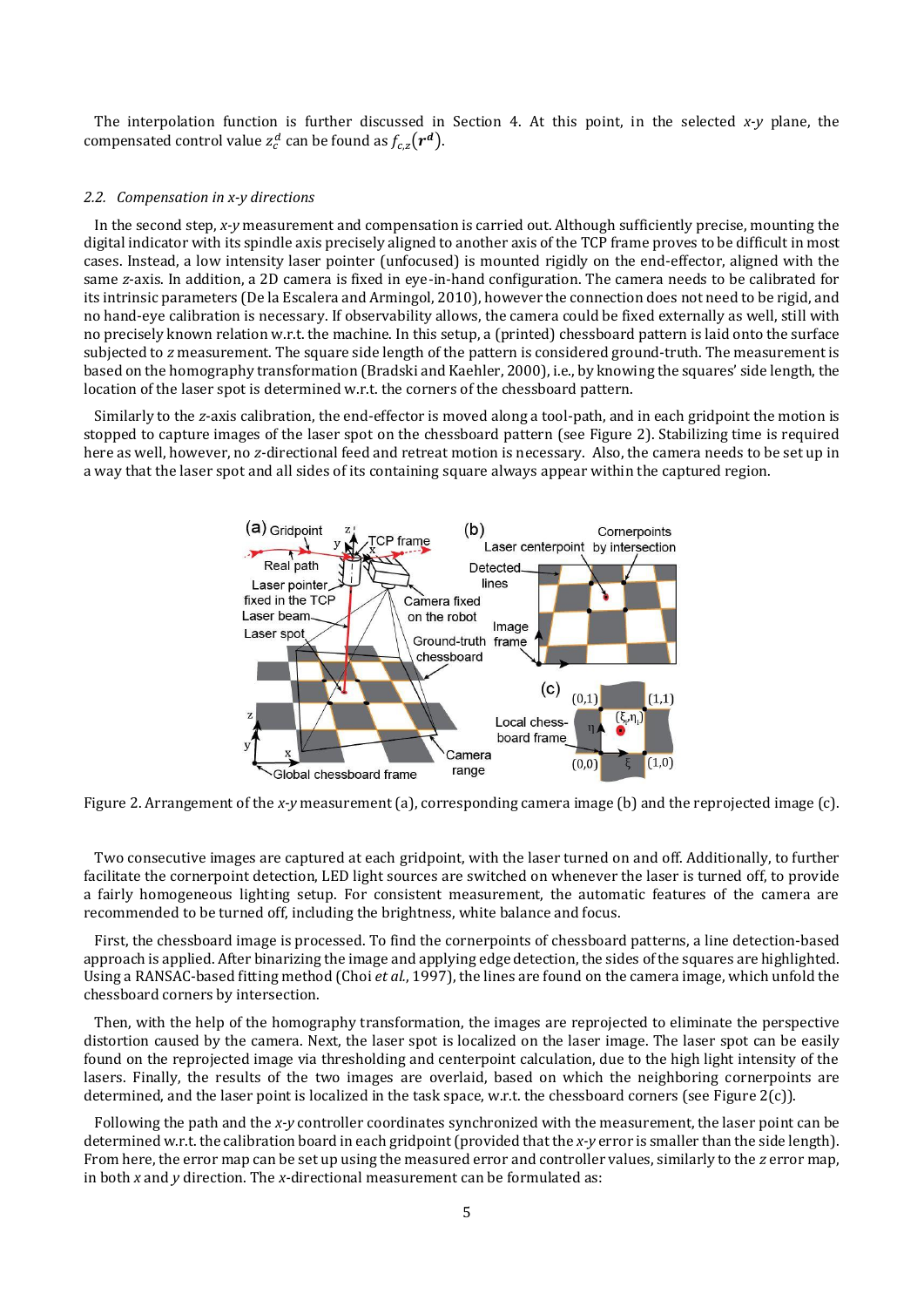$$
f_{m,x}\left(\boldsymbol{r}_i^0 + \left(0, 0, \Delta z_i(\boldsymbol{r}_i^0)\right)\right) = x_i(\boldsymbol{r}_i^0), \text{ where } \boldsymbol{r}_i^0 \in G \qquad (10)
$$

The interpolation function is formed as in Equation [\(9\)](#page-3-1). The *y*-directional compensation function is formulated just like in case of *x*. From here, the complete compensation function can be written as:

$$
f_c(r) = (f_{c,x}(r), f_{c,y}(r), f_{c,z}((f_{c,x}(r), f_{c,y}(r), z))) \qquad (11)
$$

Note that the *z*-directional compensation needs to be found for the compensated *x* and *y* values. The tool-path segments can now be compensated in the controller, before applying the inverse kinematics.

# **3. Implementation**

The proposed method was implemented and executed on an in-house developed and built, 3-DoF linear-delta type PKM (se[e Figure 3\)](#page-5-0). It is a multi-purpose machine used for in-house projects, research and education. The PKM has a modular platform with different special tool holders, including a laser engraver, drawing tools and an entry-level milling spindle, among others. Most tasks, in which the machine is utilized, require offline programming and precise planar positioning, for which the original accuracy of the machine is not suitable. The accuracy of the PKM was improved using the proposed calibration method. The structure, control and kinematic model of the PKM is described in Anonymous, 2016.



<span id="page-5-0"></span>Figure 3. CAD design with main components and DoFs (a) and the actual the PKM equipped with a laser engraver (b).

#### *3.1. Setup*

Following the steps of the proposed method, two setups are necessary. First, the *z* measurement setup is prepared, starting with the installation of a glass sheet with the chessboard pattern. The chessboard pattern is printed on a vinyl layer, which is laid onto the glass sheet. This board is fixed on the machine table with a self-adhesive layer on the bottom of the glass sheet. Such fastening is sufficient, since the plate does not displace under the small acting normal force during measurement. Actually, this setup also corresponds to laser engraving and drawing operations, with an additional layer of cork sheet on top of the glass, and as such, functions as a worktable.

Next, a Mitutoyo ID-110M digital indicator is placed on the moving platform of the PKM. Using rapid prototyping, a clamp collar was created to fix the stem of the digital indicator concentrically to the *z-*axis of the TCP frame on one of the tool holder modules (see [Figure 4\(](#page-6-0)a)). The module was then fixed to the platform, and the indicator was connected to the controller for the synchronized data collection. With this, the mechanical setup for *z* measurement is ready.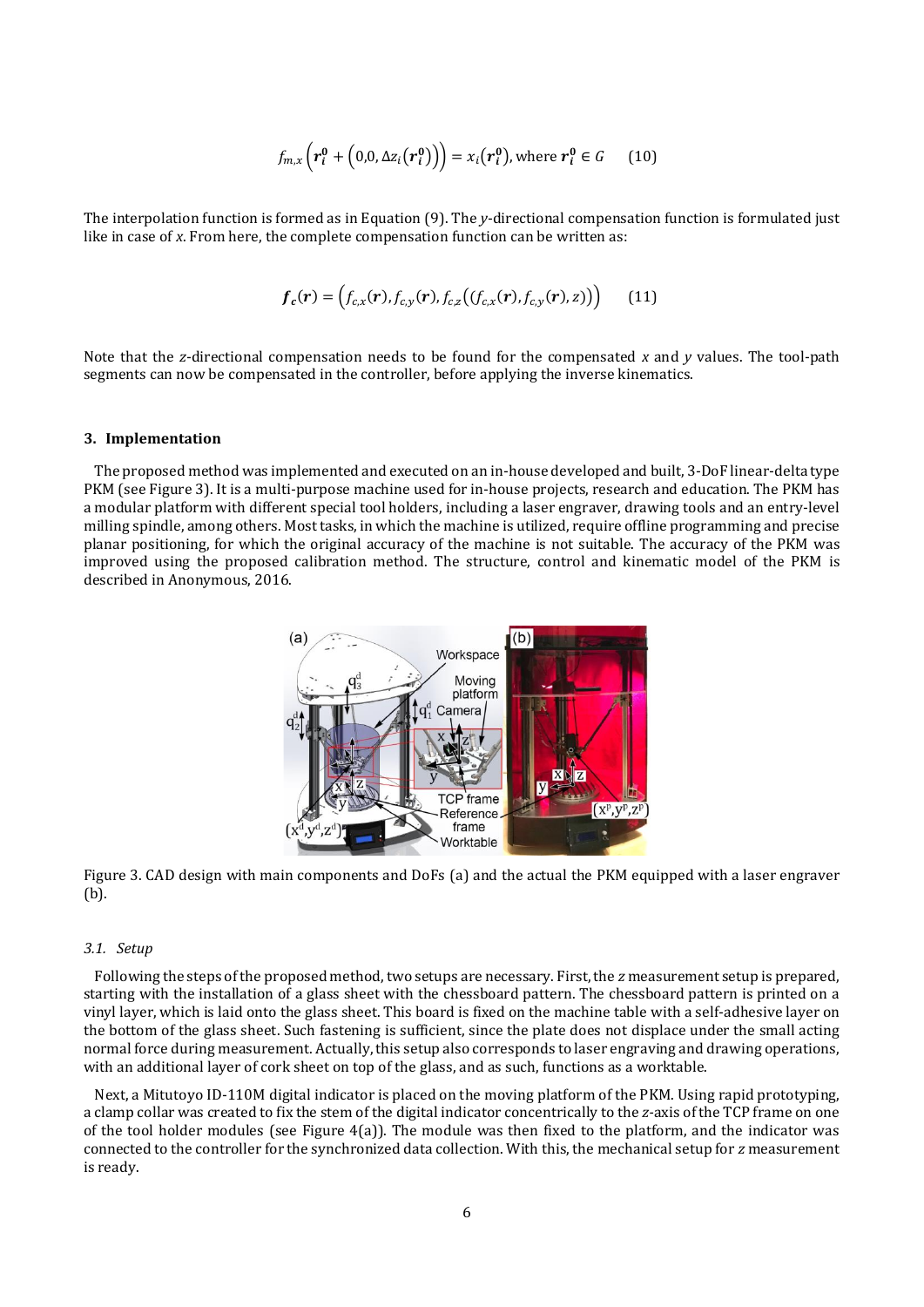A Raspberry Pi camera module is installed onto the moving platform and is connected to the controller by design, which is used for the *x*-y measurement. The camera is set up with an image resolution of 700x875, and automated features (mentioned in Sectio[n 2.2\)](#page-4-1) turned off. The calibration board setup is not changed. However, the tool holder carrying the digital indicator is replaced. On another console created with rapid prototyping, the light sources are set up. This contains altogether 4 white LEDs and 2 laser diodes (pointers) with parallel axes, one in the center and another with an offset (see [Figure 4\(](#page-6-0)b)). The second laser pointer was installed for further experimental possibilities (e.g., measuring rotation around the *z-*axis). The light sources were then connected to controller outputs to realize synchronized switching.



<span id="page-6-0"></span>Figure 4. Tool holders for the *z* (a) and *x-y* measurements (b).

# *3.2. Calibration*

The calibration was carried out based on a *z* and an *x-y* measurement session. In each session, 6 measurement cycles were carried out, 3 with forward and 3 with reverse path. For each gridpoint, the mean of the 6 measurement values was taken. The spacing of the grid was selected to be 5 mm, which resulted 2053 calibration gridpoints. A zigzag path was created for scanning the circle base of the workspace. The image-processing was carried out in Wolfram Mathematica 10 and the measurement and computation times are summarized in [Table I.](#page-6-1)

<span id="page-6-1"></span>Table I. Mean measurement and image-processing times for a single cycle of 2053 gridpoints (Intel I5-6440HQ CPU @ 2.60GHz computer under Windows 10).

| Measurement time $(z)$                   | $61 \text{ min}$    |  |
|------------------------------------------|---------------------|--|
| Measurement time $(x-y)$                 | $58 \,\mathrm{min}$ |  |
| Image processing time                    | $23 \text{ min}$    |  |
| Chessboard corner detection time         | $0.531$ s/gridpoint |  |
| Laser centerpoint (x2) localization time | 0.129 s/gridpoint   |  |



<span id="page-6-2"></span>Figure 5. The captured laser image (a), the chessboard image (b), and the results mapped on the original image after image-processing (c).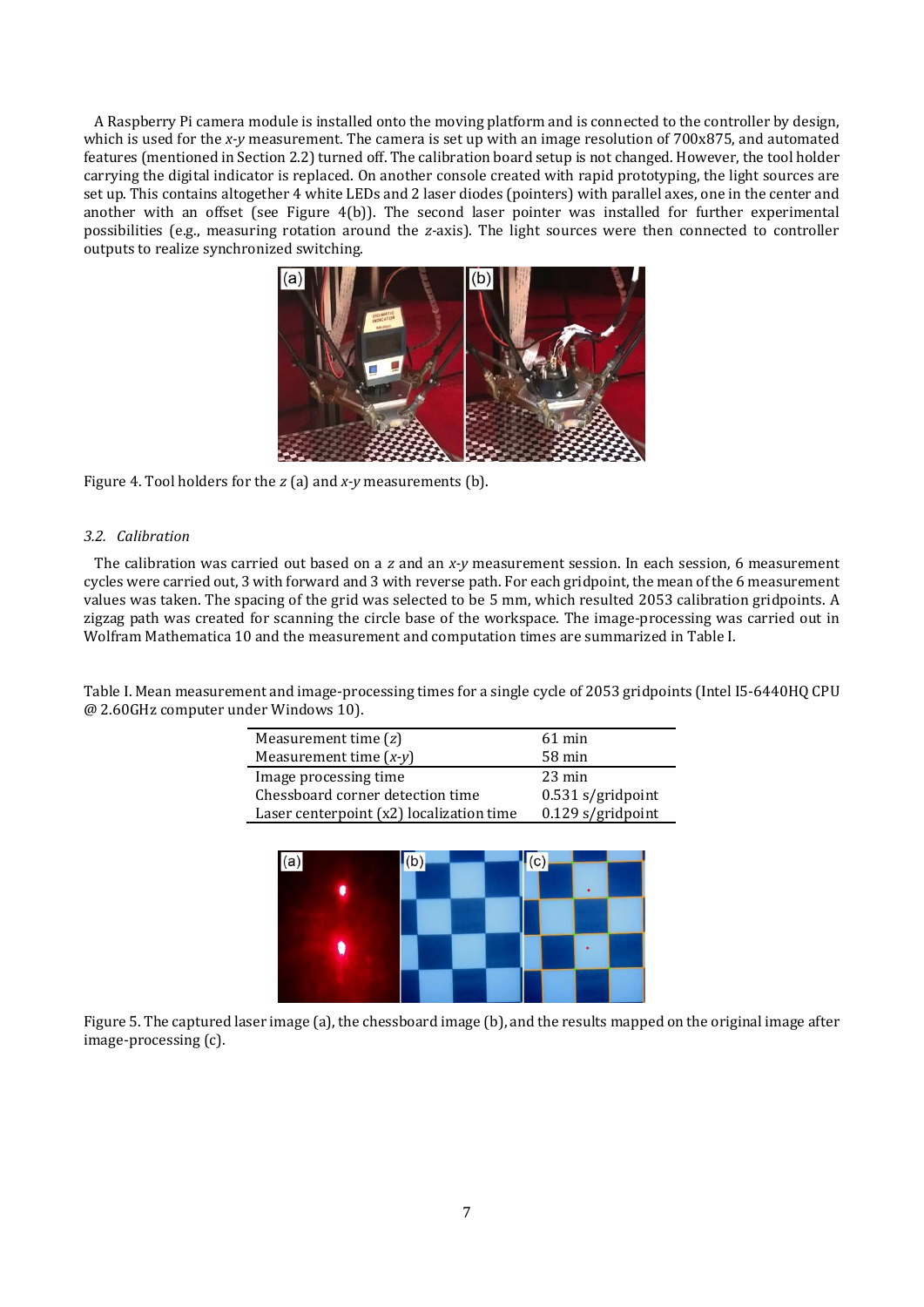

<span id="page-7-0"></span>Figure 6. Measurement results before calibration, and the corresponding interpolation functions.

After the first *z* measurement session, the error map is prepared, with which the first *x-y* measurement session and image-processing are carried out. As an example, captured images for a single gridpoint are shown in [Figure 5.](#page-6-2) At this point, the deviations in each direction  $(\Delta x^d, \Delta y^d, \Delta z^d)$  can be plotted. To finalize the calibration, the *x*-y error maps are also prepared and implemented in the controller. The results of the sessions before calibration are shown in [Figure 6,](#page-7-0) along with the relative interpolation functions (with gray). It is noted that for each result figure, instead of the point-like data, the results are presented with linear interpolation for better visibility. The interpolation function is shifted  $(f_c(r) - r)$  for the same reason.

#### *3.3. Verification*

To evaluate the achieved results, *z* and *x-y* measurements were carried out after compensation in a similar manner as before calibration. The only difference was the halved (2,5 mm) spacing, resulting in 8161 measurement points. The deviation values after compensation  $(\Delta \hat{r}^d)$  are shown i[n Figure 7.](#page-7-1)



<span id="page-7-1"></span>Figure 7. Measurement results after calibration.

Apart from measuring on a finer grid, the *x-y* calibration was further analyzed using an actual manufacturing operation of the PKM. Using the laser engraver tool, a square grid with 4 mm spacings was engraved onto a thin A4 size cardboard sheet. This grid was prepared based on the base circle of the workspace, and was slightly trimmed to fit onto the 210 mm width of the paper in the *y* direction, resulting in 2707 gridpoints. The engraving process was carried out two times, once with compensation and once without it. The sheets were digitalized using an image scanner with a 1200 dpi resolution, then the gridpoints were determined via image-processing. By comparing the nominal gridpoints (from the tool-path) with the scanned gridpoints, the deviation between the point-pairs could be identified. The verification results before  $(\Delta x_v^d$ ,  $\Delta y_v^d)$  and after calibration  $(\Delta \hat{x}_v^d, \Delta \hat{y}_v^d)$  are shown i[n Figure 8](#page-8-1) and [Figure 9,](#page-8-2) respectively. Finally, the numerical results are summarized in [Table II.](#page-8-3)

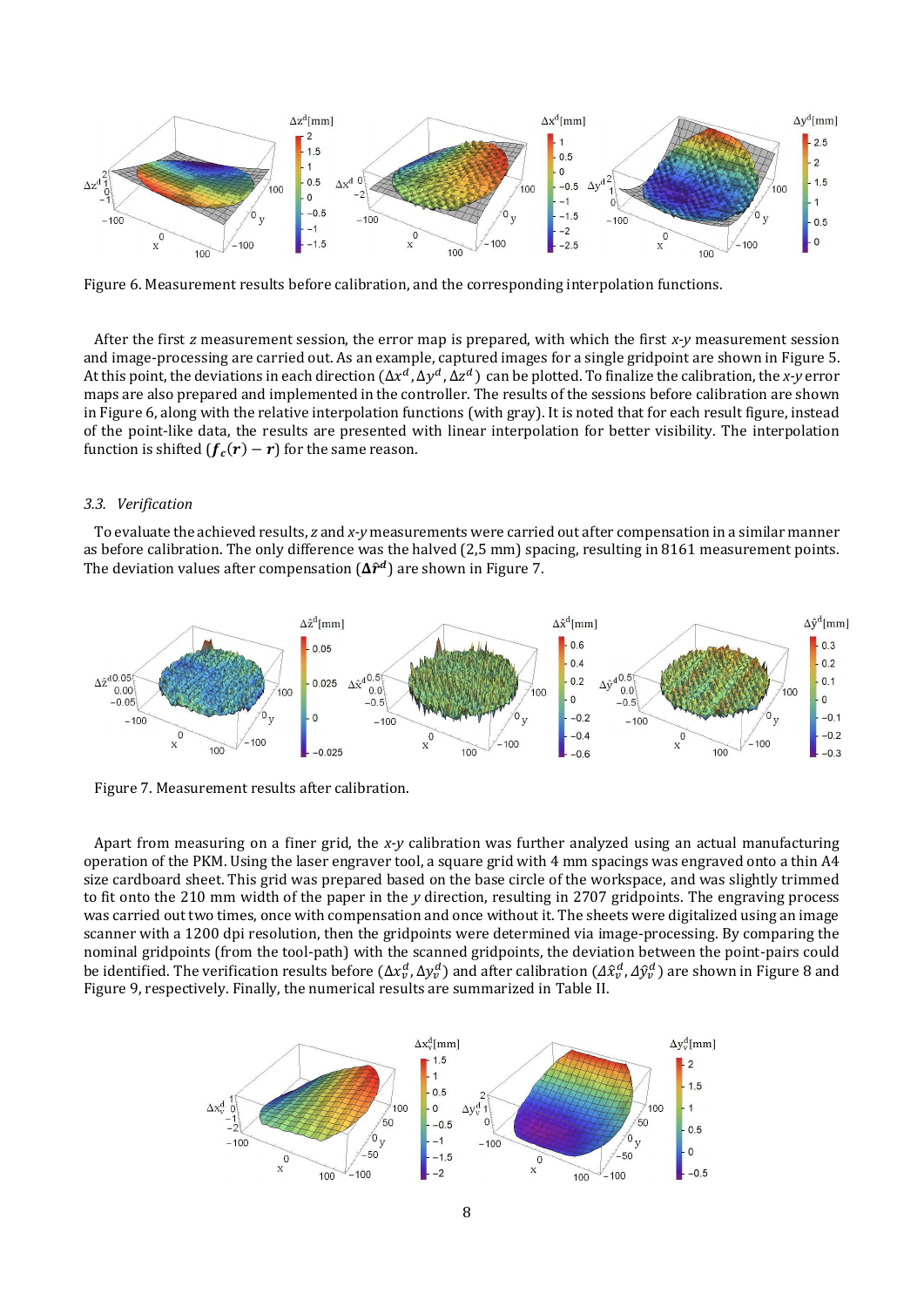<span id="page-8-1"></span>Figure 8. Verification results before calibration.



<span id="page-8-2"></span>Figure 9. Verification results after calibration.

The  $(\Delta x_v^d, \Delta y_v^d)$  results clearly resemble the  $(\Delta x^d, \Delta y^d)$  ones, which shows the adequacy of the proposed measurement technique. The  $(\Delta\hat{x}^d_\nu,\Delta\hat{y}^d_\nu)$  results show the combined inaccuracy of the chessboard pattern and the measurement technique. After checking the printed chessboard pattern, an approximately 3% shrinkage is observable along the *y-*axis, resulting in a noticeable global error.

<span id="page-8-3"></span>Table II. Verification results.

|                                   | Digital indicator setup<br>$\Delta z^d$ [mm] | Camera-laser setup<br>$(\Delta x^d, \Delta y^d)$ [mm] | Laser engraving setup<br>$(\Delta x_v^d, \Delta y_v^d)$ [mm] |
|-----------------------------------|----------------------------------------------|-------------------------------------------------------|--------------------------------------------------------------|
| Mean abs. deviation before calib. | 0.778                                        | (0.665, 0.644)                                        | (0.673, 0.598)                                               |
| Max. abs. deviation before calib. | 2.008                                        | (2.732, 2.737)                                        | (2.175, 2.165)                                               |
|                                   | $\Delta \hat{z}^d$ [mm]                      | $(\Delta \hat{x}^d, \Delta \hat{y}^d)$ [mm]           | $(\Delta \hat{x}^d_v, \Delta \hat{y}^d_v)$ [mm]              |
| Mean abs. deviation after calib.  | 0.005                                        | (0.087, 0.062)                                        | (0.143, 0.276)                                               |
| Max. abs. deviation after calib.  | 0.059                                        | (0.706, 0.353)                                        | (0.372, 0.893)                                               |

As visible from both verification results in [Table II,](#page-8-3) significant improvement is achieved with the proposed technique.

# <span id="page-8-0"></span>**4. Discussion and work in progress**

The improvement in the positioning accuracy is noticeable in each direction, in particular, the *z*-directional compensation is most convincing. It is important to note that due to the relative measurement technique (w.r.t. the chessboard), datum frame setup is necessary to align the frame origin and axes to the machine reference frame.

Although the *x-y* calibration also improves the accuracy significantly, the results require attention. In both *x* and *y* directions the results show a pattern of increased local change in the measurement data in form of bumps. These are measurement inaccuracies caused by the black-white transition of the chessboard pattern. Whenever the laser spot is in the vicinity of these edges, the measured value shifts towards the white square, as the black parts absorb the light much more, and the detected laser spot is deformed. This unfavorable phenomenon can be overcome while keeping the simple setup by changing the black-white color pair, i.e., using a modified chessboard pattern.

Once this error source is eliminated, different kinds of interpolation can be realized based on the 4 neighboring gridpoints instead of an overall interpolation function, which is more widespread in case of modeless approaches (Bai and Wang, 2019). This would result in a more accurate compensation and possibly faster computations with a tradeoff on the required memory.

For global calibration, when having the parametric error model (Huang, 2003), a model-based calibration is more suitable as less measurement points are necessary. The *x-y* measurement can be realized in different heights, which is only limited by the camera focus and proper observability of the laser spot on the chessboard. The *z* measurement can be repeated in different heights up to the measurement range of the digital indicator or with an additional ground-truth plane.

If the end-effector has no motion in the uncontrolled axes, precise collinearity of the measurement tools with the selected TCP axis is not crucial. The corresponding error is tackled during the datum frame setup, since it only results in a constant offset. However, if motion occurs in the uncontrolled DoFs (Huang, 2003), the collinearity error can have noticeable effect on the calibration results, which needs to be considered.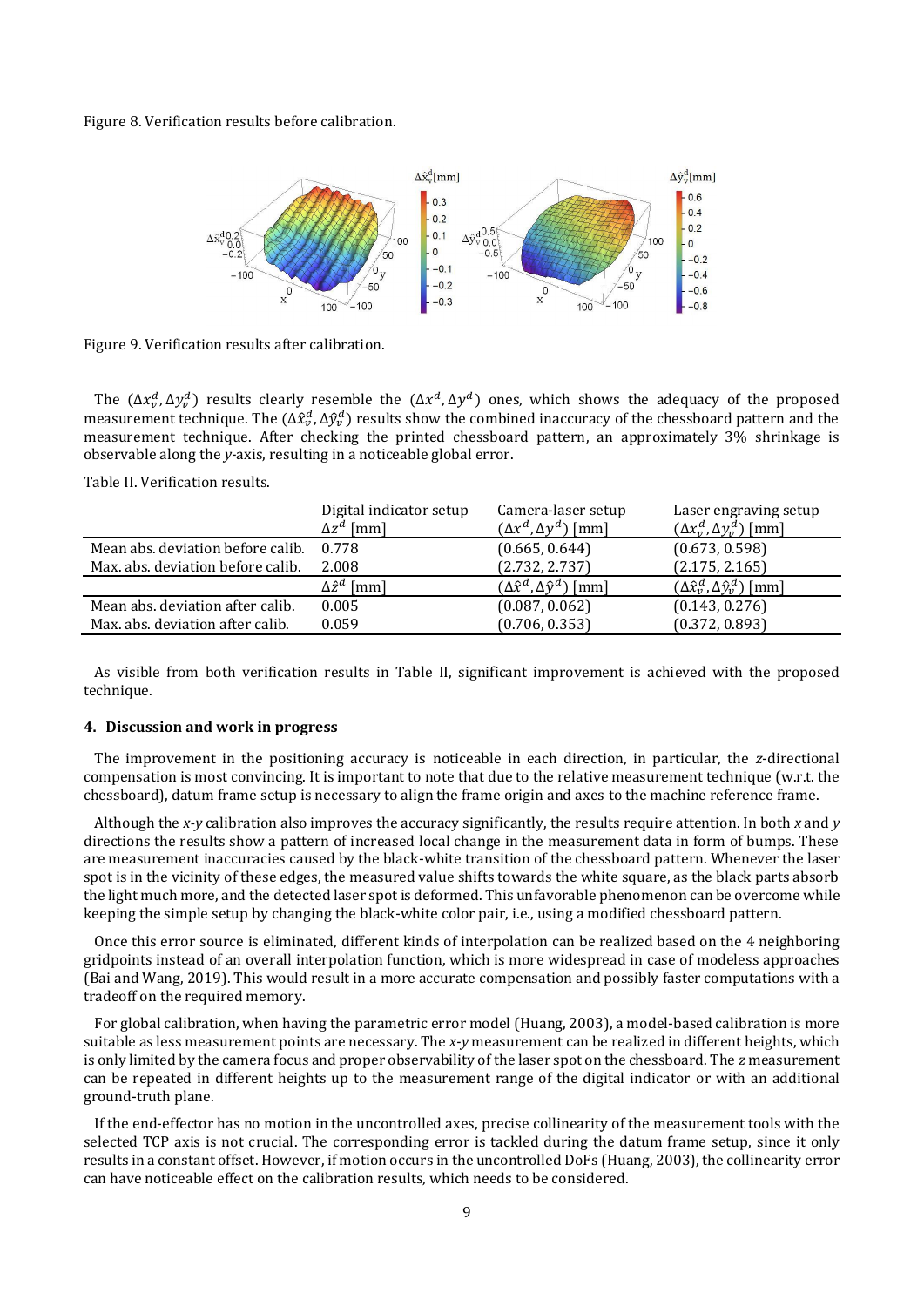Lastly, the proposed method raises an opportunity for manufacturers, to equip machines with low-cost tools for measurement, calibration or compensation purposes.

# **5. Conclusion and future work**

This paper presented a novel technique for modeless calibration of a PKM. With the help of a digital indicator, an eye-in-hand camera, a laser pointer and a chessboard pattern, 3D positioning errors of the PKM are compensated in the utilized workspace. The evaluated and verified proof of concept shows that significant improvement can be achieved in the positioning accuracy with the proposed method using low-cost tools and simple setups. This can make the proposed technique appealing for SMEs, as well as educational and research teams, with no expensive measuring devices or skilled workforce at their disposal. The method is most suitable for robotic tasks utilizing local regions of their workspace or machines with small workspace volume.

Future work includes the comparison of the model-based and modeless calibration processes with the proposed technique, and system improvement with a more suitable chessboard pattern to enhance *x-y* measurement precision. The application of additional laser pointers for more complete pose estimation is a further possible research topic.

# **Acknowledgement**

This research has been partially supported by the Ministry for Innovation and Technology and the National Research, Development and Innovation Office within the framework of the National Lab for Autonomous Systems and partially by the ED\_18-2-2018-0006 grant on "Research on prime exploitation of the potential provided by the industrial digitalisation".

#### **References**

Anonymous, (2016), Details omitted for double-blind reviewing.

- Bai, Y. and Wang, D. (2019), "On the Comparison of Fuzzy Interpolations and Neural Network Fitting Functions in Modeless Robot Calibrations", *2019 IEEE International Conference on Fuzzy Systems (FUZZ-IEEE)*, pp. 1–6.
- Bradski, G. and Kaehler, A. (2000), "OpenCV", *Dr. Dobb's Journal of Software Tools*, Vol. 3.
- Cai, Y., Yuan, P. and Chen, D. (2018), "A Flexible Calibration Method Connecting the Joint Space and the Working Space of Industrial Robots", *Industrial Robot: An International Journal*, Vol. 45 No. 3, pp. 407–415.
- Cao, C.-T., Do, V.-P. and Lee, B.-R. (2019), "A Novel Indirect Calibration Approach for Robot Positioning Error Compensation Based on Neural Network and Hand-Eye Vision", *Applied Sciences*, Vol. 9 No. 9, p. 1940.
- Choi, S., Kim, T. and Yu, W. (1997), "Performance Evaluation of RANSAC Family", *Journal of Computer Vision*, Vol. 24 No. 3, pp. 271–300.
- De la Escalera, A. and Armingol, J.M. (2010), "Automatic Chessboard Detection for Intrinsic and Extrinsic Camera Parameter Calibration", *Sensors*, Vol. 10 No. 3, pp. 2027–2044.
- Dehghani, M., Ahmadi, M., Khayatian, A., Eghtesad, M. and Yazdi, M. (2014), "Vision-Based Calibration of a Hexa Parallel Robot", *Industrial Robot: An International Journal*, Vol. 41 No. 3, pp. 296–310.
- Guo, Y., Yin, S., Ren, Y., Zhu, J., Yang, S. and Ye, S. (2015), "A Multilevel Calibration Technique for an Industrial Robot With Parallelogram Mechanism", *Precision Engineering*, Vol. 40, pp. 261–272.
- Huang, T. (2003), "Kinematic Calibration of a Class of Parallel Kinematic Machines (PKM) With Fewer Than Six Degrees of Freedom", *Science in China Series E*, Vol. 46 No. 5, pp. 515–526.
- Jiang, Y., Huang, X. and Li, S. (2016), "An On-Line Compensation Method of a Metrology-Integrated Robot System for High-Precision Assembly", *Industrial Robot: An International Journal*, Vol. 43 No. 6, pp. 647–656.
- Li, W., Cao, G., Sun, J., Liang, Y. and Huang, S. (2017), "A Calibration Algorithm of the Structured Light Vision for the Arc Welding Robot", *2017 14th International Conference on Ubiquitous Robots and Ambient Intelligence (URAI)*, pp. 481–483.
- Liao, S., Zeng, Q., Ehmann, K.F. and Cao, J. (2020), "Parameter Identification and Nonparametric Calibration of the Tri-Pyramid Robot", *IEEE/ASME Transactions on Mechatronics*, Vol. 25 No. 5, pp. 2309–2317.
- Majarena, A.C., Santolaria, J., Samper, D. and Aguilar, J.J. (2010), "An Overview of Kinematic and Calibration Models Using Internal/External Sensors or Constraints to Improve the Behavior of Spatial Parallel Mechanisms", *Sensors*, Vol. 10 No. 11, pp. 10256–10297.
- Mekid, S. and Ogedengbe, T. (2010), "A Review of Machine Tool Accuracy Enhancement Through Error Compensation in Serial and Parallel Kinematic Machines", *International Journal of Precision Technology*, Vol. 1 No. 3–4, pp. 251–286.
- Meng, Y. and Zhuang, H. (2007), "Autonomous Robot Calibration Using Vision Technology", *Robotics and Computer-Integrated Manufacturing*, Vol. 23 No. 4, pp. 436–446.
- Mooring, B., Roth, Z.S. and Driels, M.R. (1991), *Fundamentals of Manipulator Calibration*, Wiley, New York.